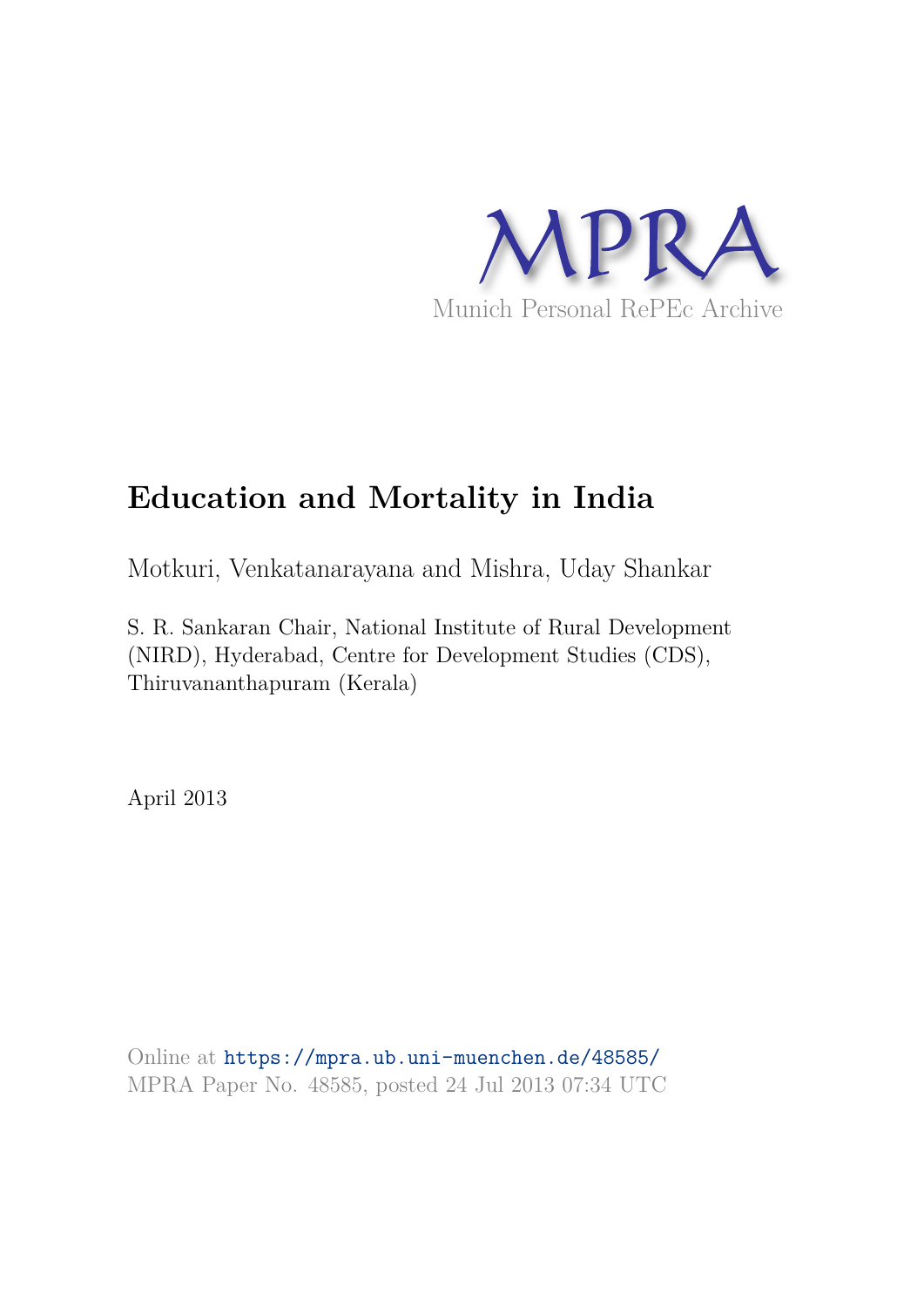# **Education and Mortality in India**

## **M. Venkatanarayana**# **and Uday S Mishra**<sup>∗</sup>

### **I Introduction**

Mortality, death due to a specific cause either age-dependent factors or various age-independent factors. Premature death is the cause of concern. Phenomena which commonly bring about death include biological aging (senescence), predation, malnutrition, disease, suicide, murder and accidents or trauma resulting in terminal injury, disasters and catastrophes. Morbidity rate, which refers to the number of individuals in poor health during a given time period<sup>1</sup>, is distinct from mortality but morbidity otherwise not received proper medical attention lead to mortality.

The **Gompertz–Makeham law** states that the death rate, of a society/community/region, is the sum of an age-independent component<sup>2</sup> and an age-dependent component<sup>3</sup> (Leonid, 1991). According to the  $19<sup>th</sup>$  century mathematician, Benjamin Gompertz's functional relationship, death rate increases exponentially with age (Gompertz, 1821). As the biological immunity power declines and thereby the resistance to death decline by age especially older stages, the death rates increases.

However, William Makeham emphasized on multiple age-independent factors which includes socio-economic conditions and access to health care. Therefore, the age-independent component of mortality is the area of concern for long time as most of these are preventable deaths. The progress in health and medical care technology and its availability, expanding public health care institution and the control of epidemic communicable diseases have improved health outcome and life expectancy by reducing the age-independent component of mortality rate. In addition,

 $\overline{a}$ 

<sup>#</sup> Research Officer, S R Sankaran Chair (Rural Labour), National Institute of Rural Development (NIRD), Hyderabad.

<sup>∗</sup> Associate Professor, Centre for Development Studies, Thiruvananthapuram.

 $<sup>1</sup>$  i.e. the prevalence rate or the number of newly appearing cases of the disease per unit of time, i.e. incidence rate.</sup>

 $2$  The Makeham term, named after William Makeham.

<sup>&</sup>lt;sup>3</sup> The Gompertz function, named after Benjamin Gompertz.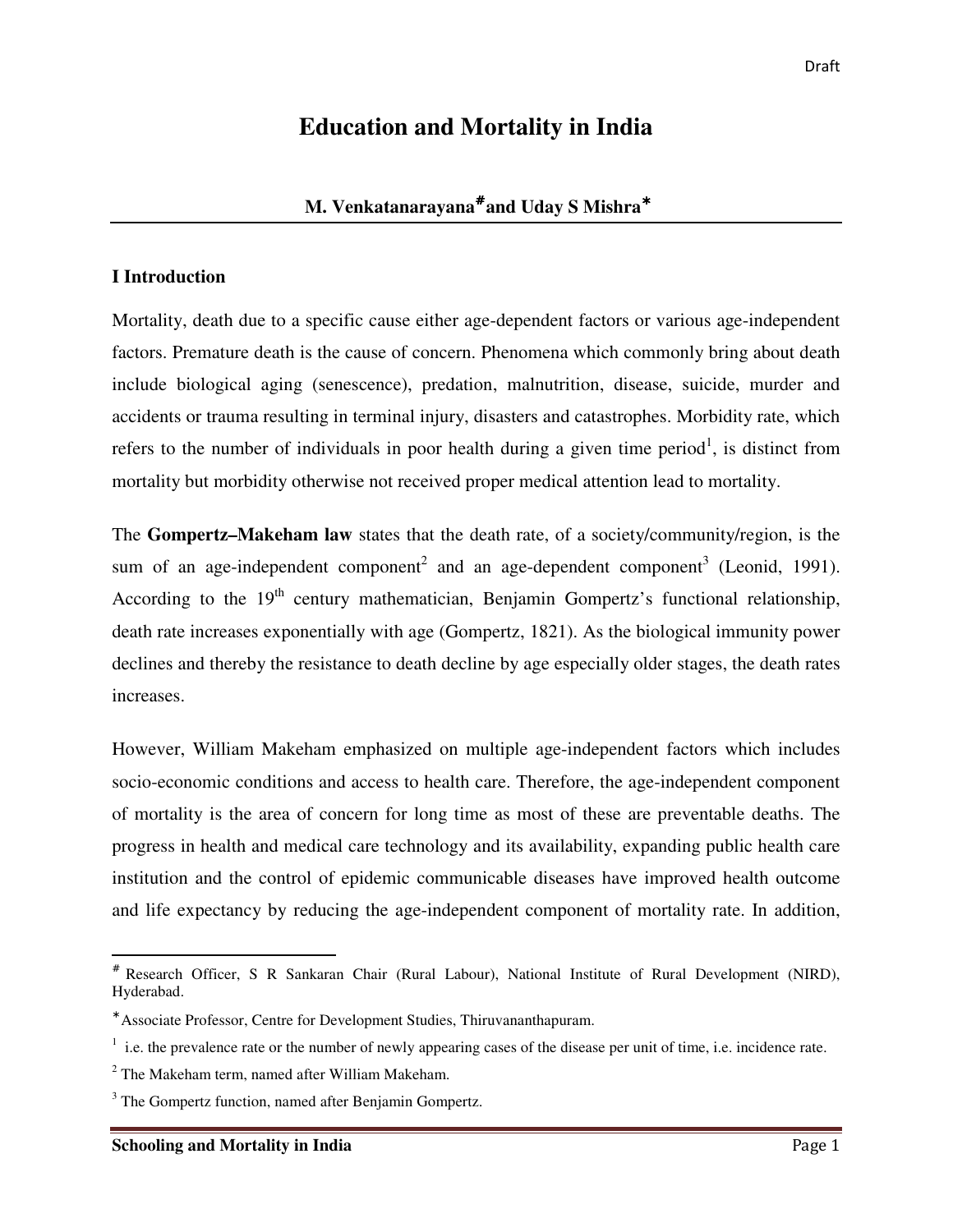better socio-economic conditions and improved access to health care led to the improved health outcomes in general and declining mortality rate in particular. A number of research studies have dwelled up on the aspects of age-independent factors.

While analyzing the impact of socio-economic factor on health outcomes in general and mortality rate or life expectancy in particular, the role of economic status defined in terms of level and distribution of income on health outcomes is well examined and established the relationship (see Rodgers 1979; Wilkinson, 1997; Wolfson et al, 1999; Muller, 2002). It indicates that investment in health care is contingent up on the income and it is equally true for an individual as well as the nation.

Similarly, there has been attempt to establish the scientific evidence for the relationship between education and health outcomes in general. Also there is a considerable amount of work done, in various parts of the globe, looking into the relationship between education and mortality rate in particular (For instance, Kittagawa et al, 1968; Comstock et al, 1977; Caldwell, 1979; Ross and Wu, 1995; Elo and Preston, 1996; Bucklund et al, 1999; Muller, 2002). Education has a direct and indirect role for better health outcomes. The direct role of education is that it brings about awareness of best practices of health care and practices related sanitation and hygiene and let an individual to adopt such practices (Caldwell, 1979). It is about changing the individuals' health behavior. Indirect role of education is that as there are individual and social returns to education, it improves the earning levels and thereby the economic status of an individual (Psacharopoulous, 2006). The improved economic status of individual would improve his/her the affordability and thereby investment in personal health care. As the economic resources form one of the many pathways linking education and health (Ross and Wu 1995), increasing educational disparities in income and work conditions may translate into increasing disparities in health (Goesling, 2007).

When looking into relationship between the levels of education and health outcomes or mortality, one has to distinguish between the educational levels of individuals and the levels of education in an environment in which an individual lives in. Definitely the health behavior of an individual is likely to change along with her/his level of education. Similarly the health behavior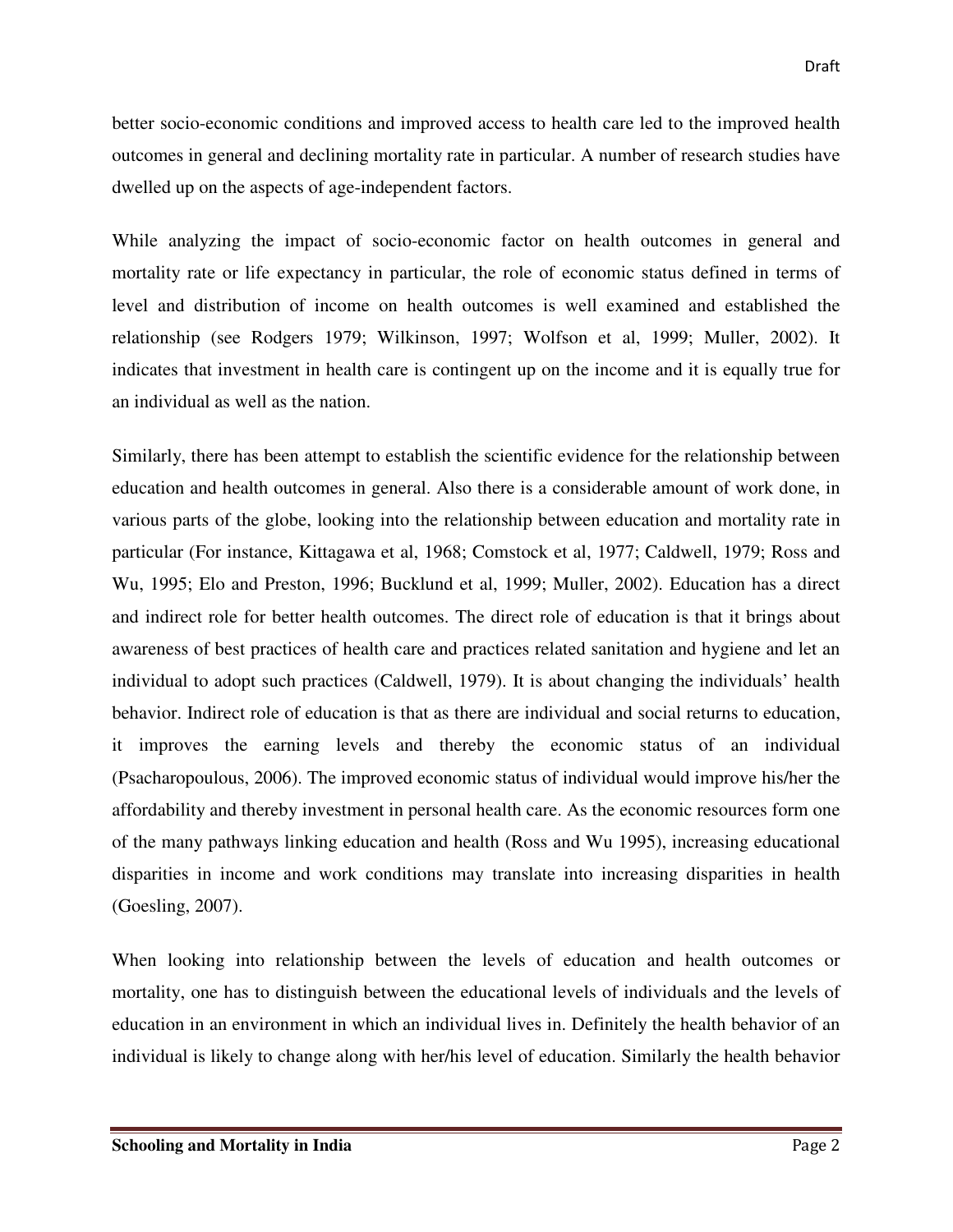of an individual depends on health care behavior in his/her environment where she/he lives in. An environment herein could be family, community, region, country.

In this context an attempt is made to understand the impact schooling/education on the mortality rate in India, in a developing country context. Present study aims at looking into differences in mortality rate by the status of completion of primary schooling.

#### **II Methodology and Data Source**

In order to examine the relationship between education and mortality four categories of mortality rates in general are considered. They are Infant Mortality Rate (IMR) – below one year, Child Mortality Rate (CMR) – Mortality rate of children age between one year and below five years, Under Five mortality for the children below five years including infants below one year, and the Crude Death Rate (CDR) – all age groups. If one is looking other way round i. e. Life Expectancy, one can consider life expectancy at birth or at the  $5<sup>th</sup>$  years or any other point of age. In the present study the focus is on adult's level of education and adult mortality rates.

To examine the relationship between education and mortality rates in a cross section study the information on deaths by levels of education in particular year or during a particular period, may serve the purpose. Using this one may derive the death rates by level of education. Such a record for whole population in India is not available unlike the situation in developed countries where the registration of births and deaths is mandatory. A longitudinal study may be involved with studying particular groups of people during a specific time period.

While applying synthetic cohort method such cohorts are derived using cross section data from a survey in different time points with a constant interval. Here we have used NSSO's quinquennial rounds  $40^{th}$  (1983),  $50^{th}$  (199394),  $61^{st}$  (2004-05) and  $66^{th}$  (2009-10) of Employment and Unemployment Survey data. NSSO data of these surveys gives individuals demographic details such as age and sex and their educational level. A synthetic cohort is created for those aged between 15 and 49 years during 1983 and grouped them into seven categories with 5-years age interval, for tracking their mortality rate for those completed of primary schooling. The 15-49 years old population in the base year, say 1983, would be in the 25-59 age bracket by 1993-94.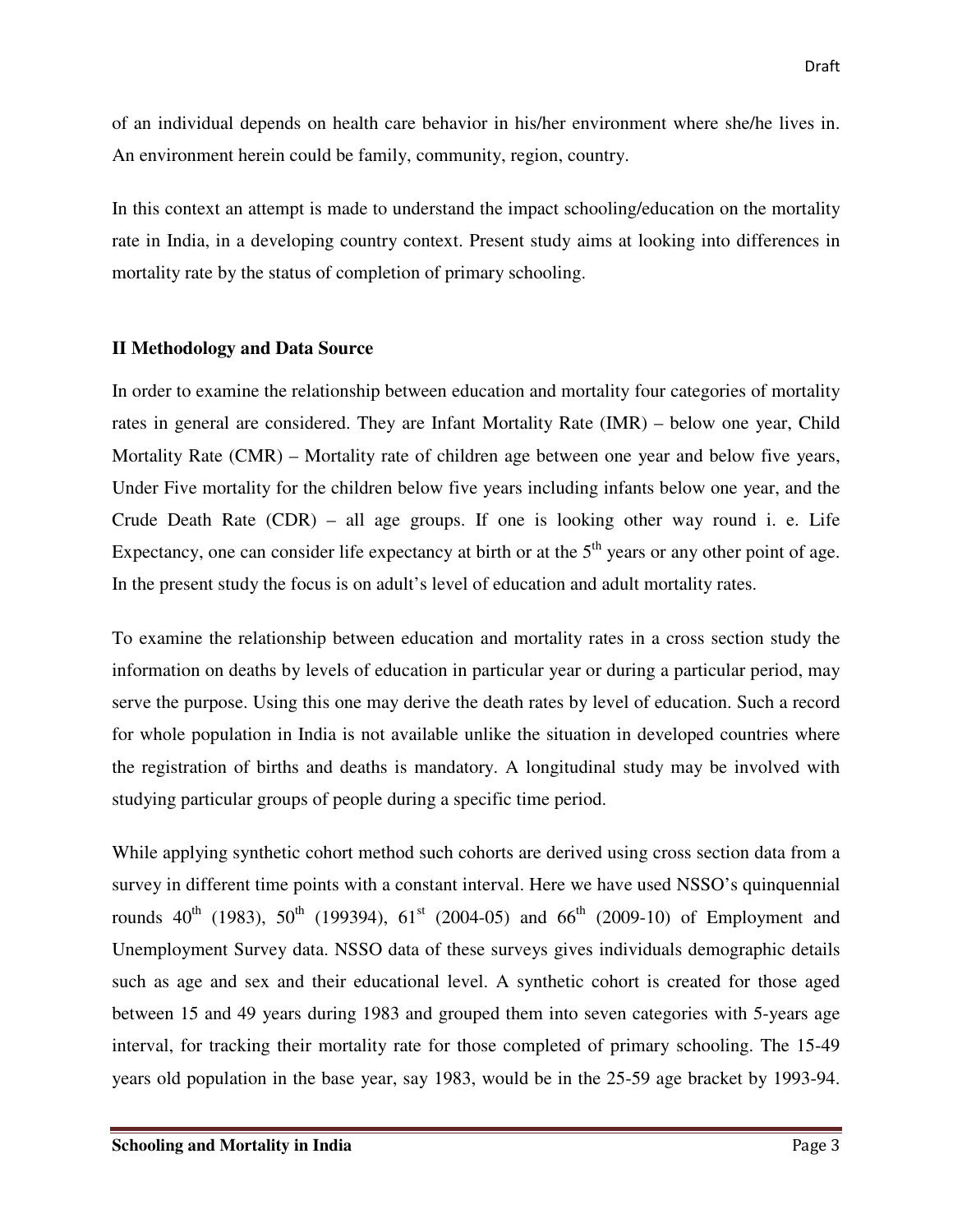The NSS quinquennial survey is used track their age transition and mortality rate of the cohort during the transition. But as the NSS survey that we used herein does not give mortality details, we have derived it indirectly as explained below.

In order to explore the relationship between the education and mortality rate we have considered here those who completed primary education. We have taken the percentage of population in a particular cohort, say 15-19 age group, completed primary education in the base years. In a synthetic cohort method, the 15-19 years age cohort will be transit into 25-29 years age cohort after 10 years. Similarly it is for other age cohorts. If a particular age-cohort transits through subsequent age brackets without any death or if the death rates equal for those have not completed and those who have completed primary level of education, in that age cohort the percentage of primary completed is assumed to be not changed.

An assumption herein we have taken into account is that primary completion is possible mostly through formal schooling and if it is completed it is mostly possibly by the age 15 years, after that very unlikely one would go for completing primary schooling.

#### **III Trends in Mortality Rates**

Although India is considered to be lagging behind with respect to many of health outcome, the progress made over its past in mortality indicators particularly overall deaths rate (CDR) is considerable (Figure 3.1). The decline in mortality rate has subsequently resulted in increased life expectancy (Figure 3.2). Undoubtedly, the progress in health care technology and expansion public health institutions played crucial role in the decline of mortality. The steep rise in life expectancy in India between 1920 and 1980s is partly due to advancements in health care .and expansion of health care infrastructure in the country. Particularly the achievement in controlling the devastating effect of epidemic communicable diseases on survival chances was a great success in the progress of health care sector in India and in other developing countries as well. Although obsoleteness of health care technology in use, inadequacy of health care infrastructure and inefficiency of health care system in India is well noted, its role in the whatever health outcomes that India has attained, is considerable.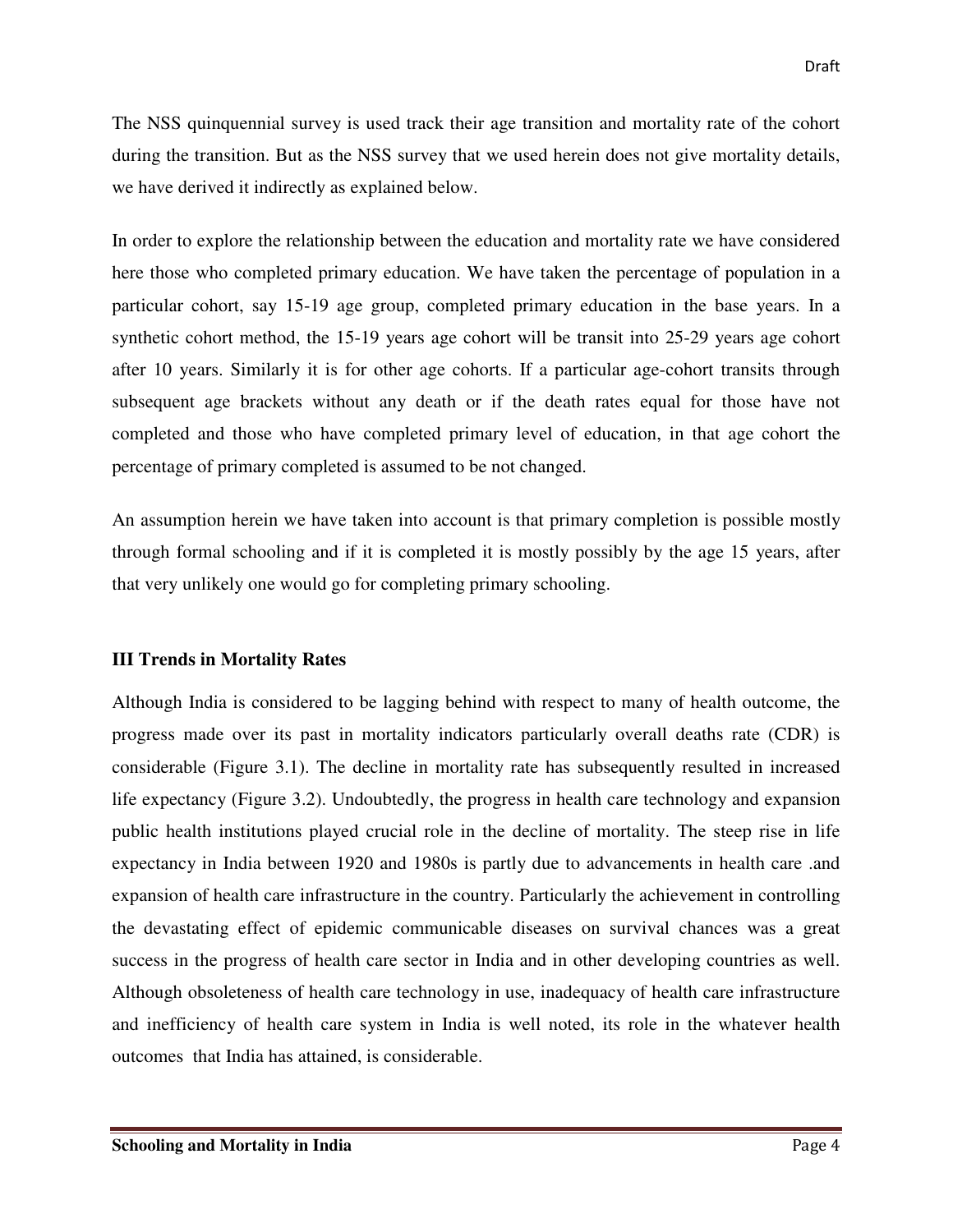The rural-urban disparity in mortality rate is clear example for role of the age-independent factors such as socio-economic conditions and access to health care, on the health outcome in general and mortality rate in particular. Improving socio-economic conditions of rural people and increasing access to health care, over time, has led to declining rural-urban disparity.



**Figure 3.1: Crude Death Rate (CDR) in India** 

**Source:** Sample Registration System (SRS).



**Figure 3.2: Life Expectancy (Years) at Birth in India** 

**Source**: Sample Registration System (SRS).

**Note**: p – Projected figures.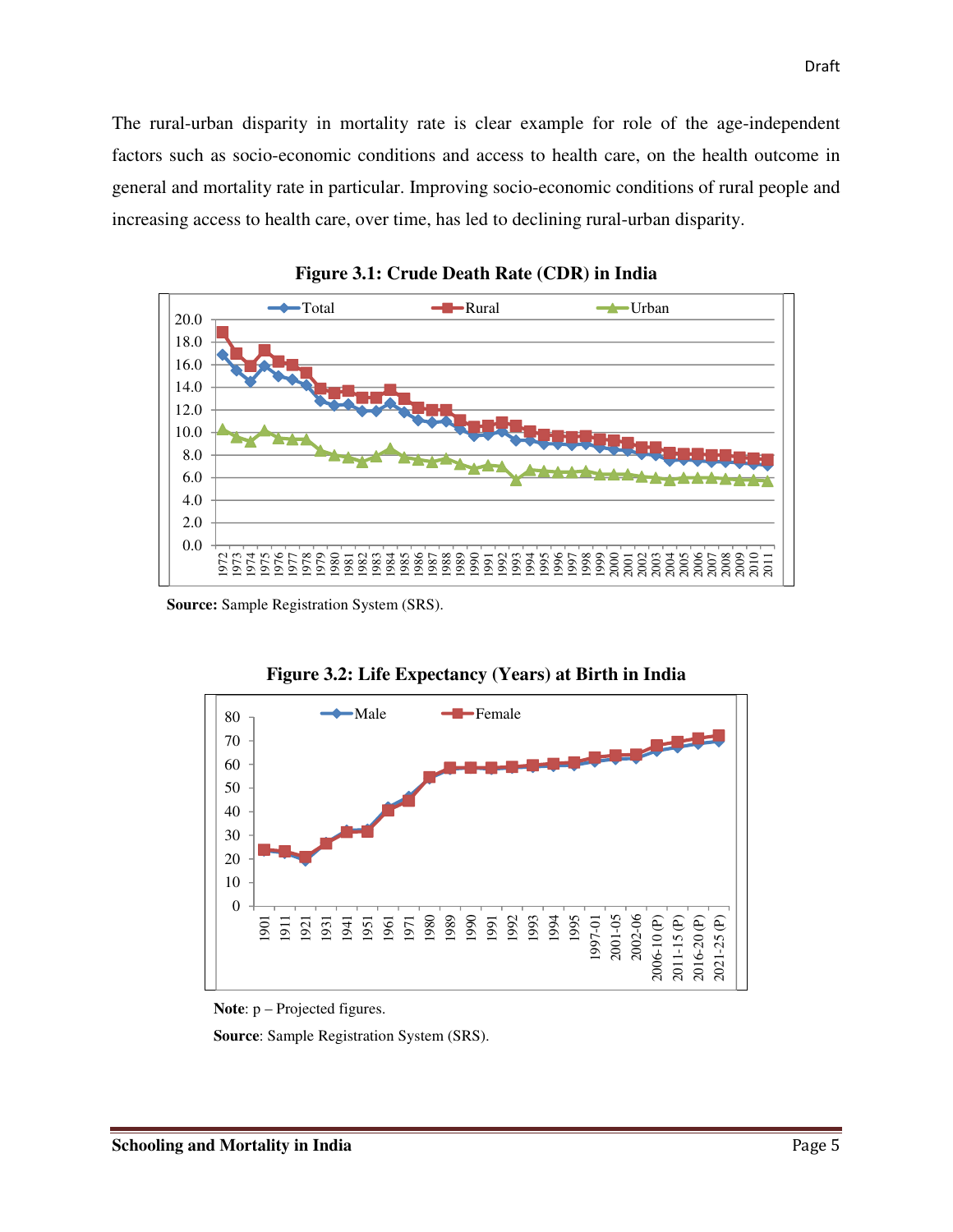When examined different facets of overall death rate, infant mortality is the critical factor the change in overall death rate and also for improving the life expectancy at birth. Infant and child (0-4 year age) deaths, in fact, accounts for the considerable portion of the total deaths in development countries in general and in India particular. It can be observed that infant deaths contribution was about one-fifths of the deaths occurred in the country in 2001 (Figure 3.3). If one adds child mortality (1-4 years age) to the infant mortality, its contribution would further increased to more one-fourth of the total deaths. However, the declining infant and child mortality rate in India over time (Figure 3.4) has been reducing its contribution to the total deaths in the country. The decline in infant mortality rate largely improves the life expectancy at birth and lead to reduction in overall death rate.



**Figure 3.3: Percentage Distribution of Deaths by Age-Groups to Total Deaths in India** 

**Source**: Sample Registration System (SRS).

There is considerable reduction in infant mortality rate in India during the last four decades (Figure 3.4). The trend in rural-urban disparities in infant mortality is showing narrowing the gap. However, still the infant mortality rate at 44 per 1000 live birth in 2011 is considered to be very high. In respect of the infant mortality rates, India is considered to be in the lines of African countries. Despite the country's recent celebrated achievement economic progress, its performance in health outcome such as this most important indicator is observed to poor. High infant mortality rates is one way reflecting the poor socio-economic conditions at the household levels and inadequacy in public health infrastructure and poor access to health care.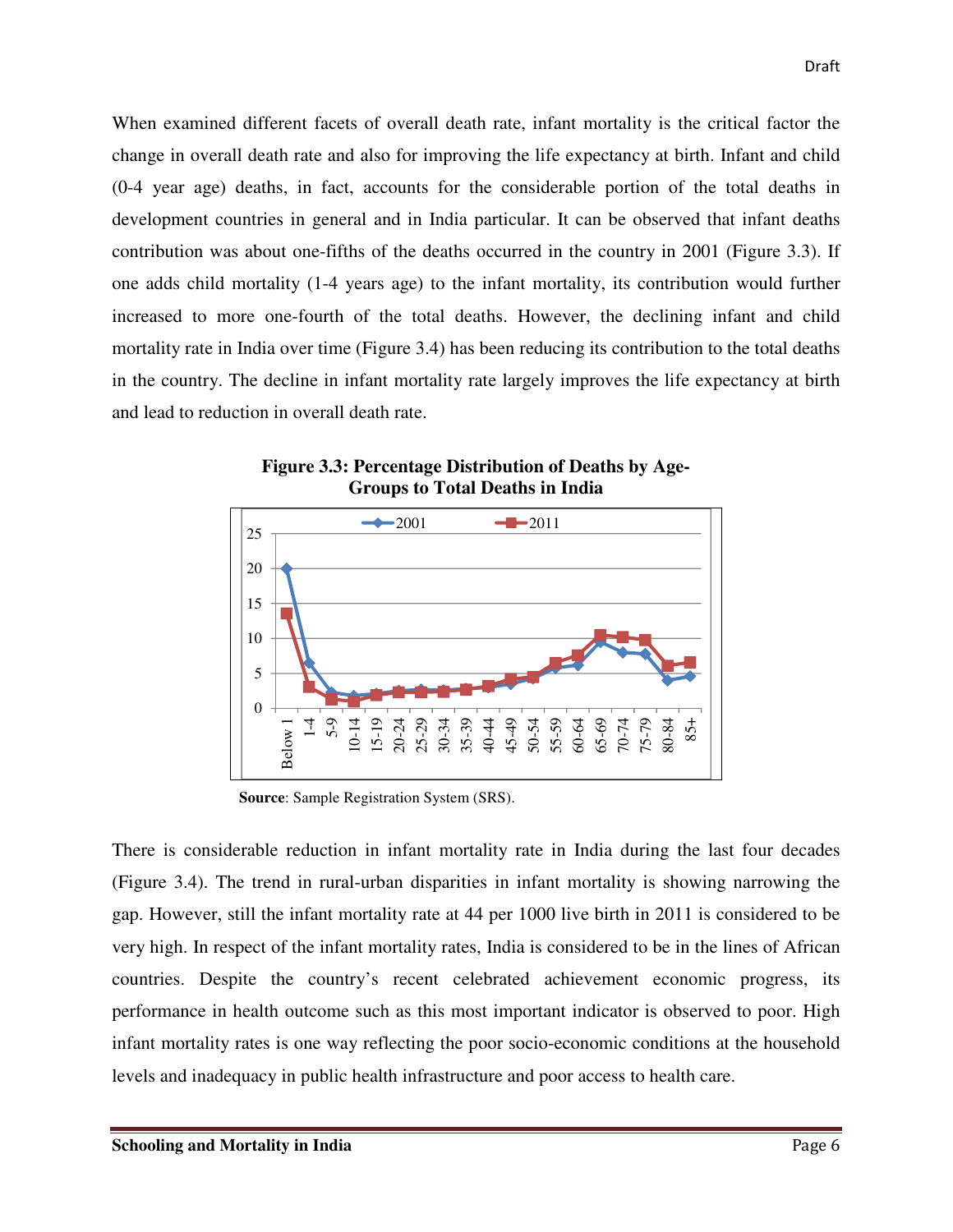

**Figure 3.4: Infant Mortality Rate (IMR) in India** 

**Source**: Sample Registration System (SRS).

Finally, the Gompertz function, an age-dependent component, indicates the death/mortality rate increases exponentially with age (Gompertz, 1825). However, some studies have found that at more advanced ages, death rates increase more slowly – a phenomenon known as the late-life mortality deceleration (Leonid and Natalia, 1991). The Indian data for age-specific death rate validates the Gompertz function of increasing death rates with age. But the phenomenon of latelife mortality deceleration is not observed (Figure 3.5).



**Figure 3.5: Age-specific death rate by sex in India, 2010** 

**Source**: Sample Registration System (SRS).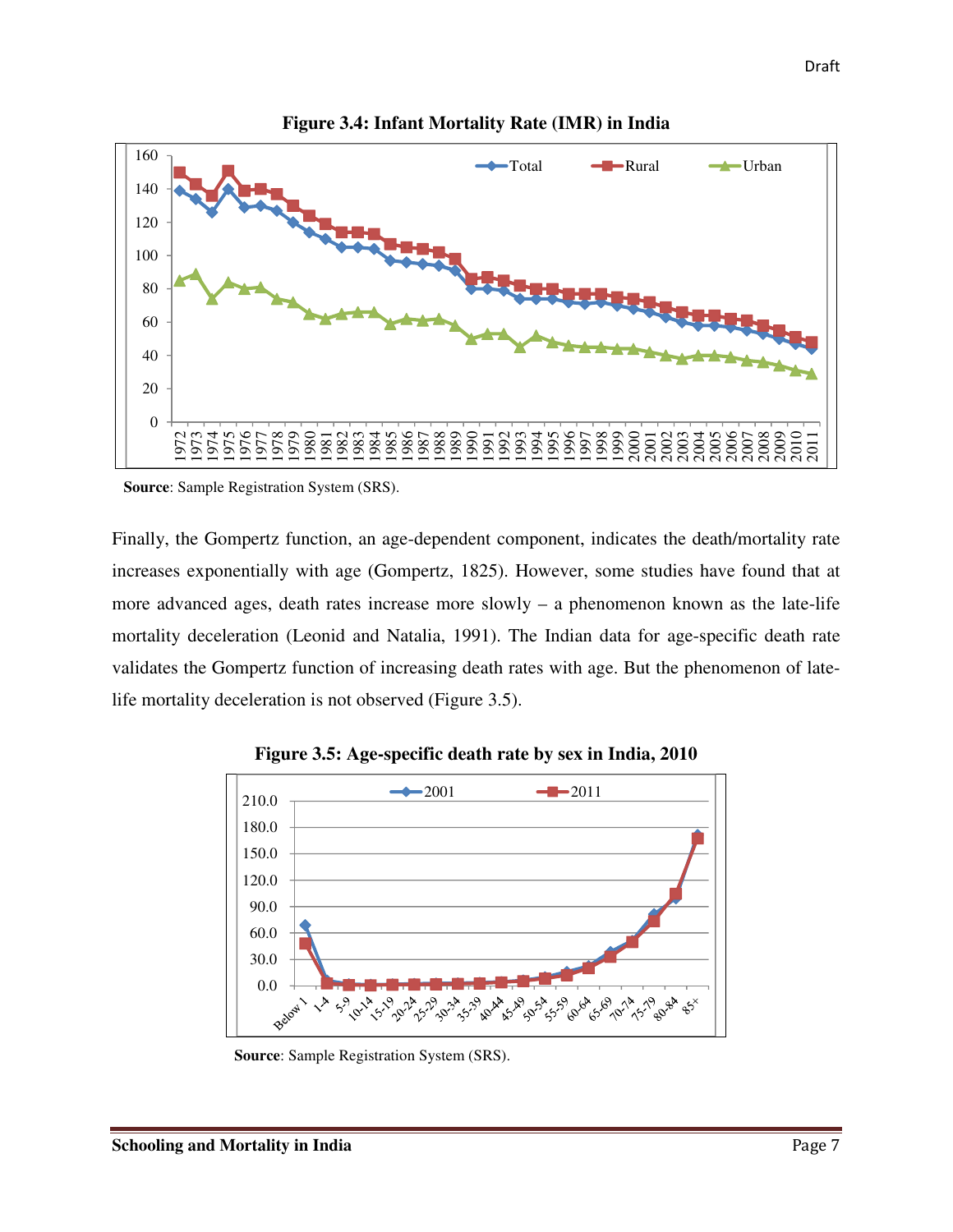To sum up, the progress made over its past in mortality indicators in particularly overall deaths rate (CDR) in India is considerable. The decline in mortality rate has subsequently resulted in increased life expectancy. There is also considerable reduction in infant mortality rate in India during the last four decade. However, still the infant mortality rate at 44 per 1000 live birth in 2011 is considered to be very high.

#### **IV Literacy/Schooling and Mortality**

There are multiple age-independent factors of mortality. Socio-economic factors and access to health care are the most important aspects of age-independent mortality. Educational level of an individual and the educational environment are considered to play important role in health outcome and thereby mortality. Education has a direct and indirect role for better health outcome. The direct role of education is that it brings about awareness of best practices of health care and practices related sanitation and hygiene and let an individual to adopt such practices. It is about changing the individuals' health behavior. Indirect role of education is that as there are individual and social returns to education, it improves the earning levels and thereby economic status which in turn improves the affordability to health care.

There is an established relationship between maternal education in determining the level of infant and child mortality. The Figure 4.1, below, clearly exemplifies the relationship between mothers' levels of education and infant/child mortality rates in case of India. Given the relationship between mother's education and infant/child mortality rate, the high mortality in India is associated low levels of education in the country in general and among females in particular.

Also the relationship between female literacy as a proxy for maternal education, and infant mortality rate is explicit across states in India. It shows the inverse relationship between the two as those states with higher female literacy are having lower IMR and vice versa (Figure 4.2).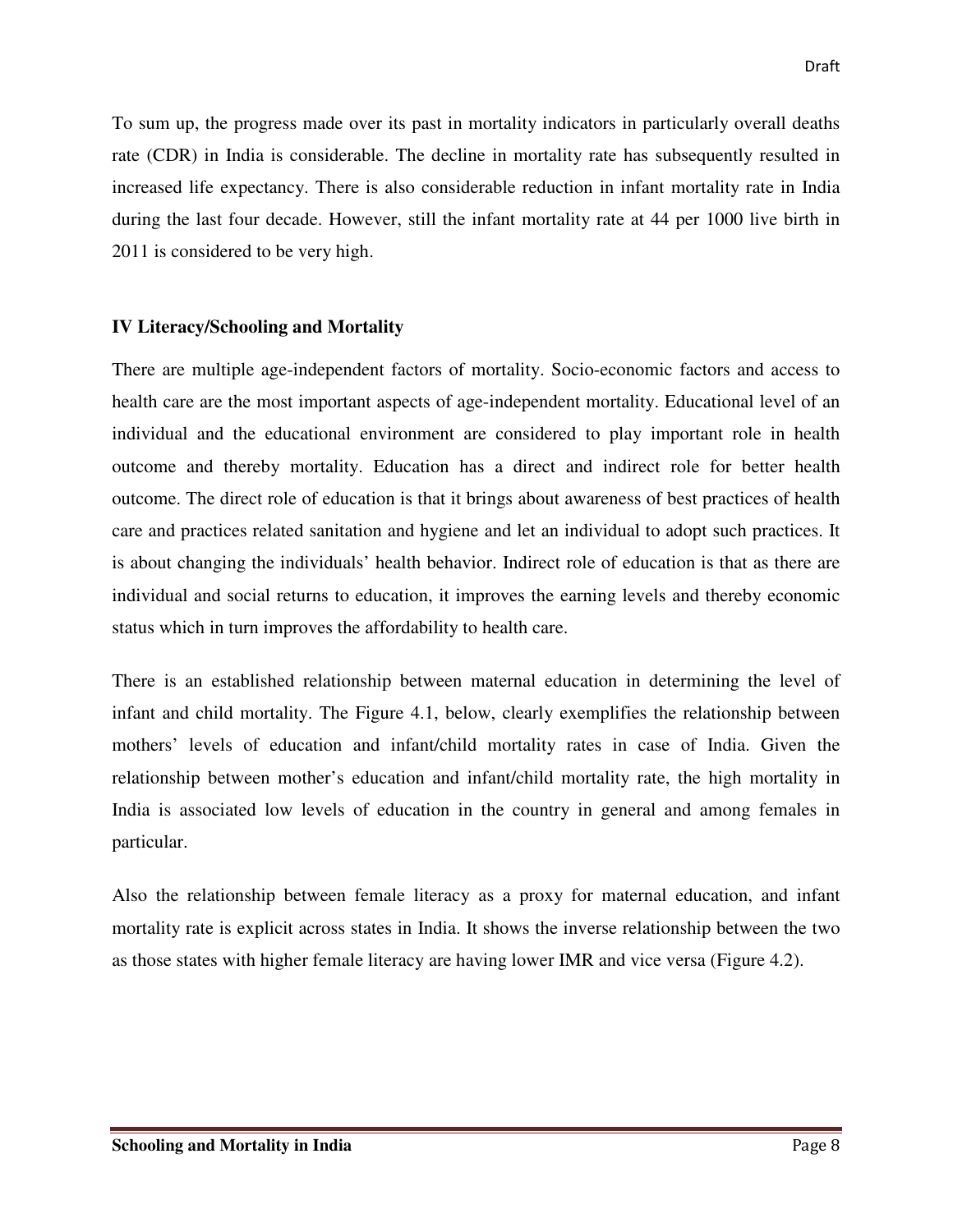**Figure 4.1: Infant and Child Mortality Rates in India by Educational Level of Mother, NFHS III (2005-06)** 



**Note**: 1. Mortality - Deaths per 1000 live births; 2. Infant mortality is for children below one year; 3. Child Mortality is for children completed one and those below five years.

**Source**: NFHS III.





**Note**: 1. All States and Union Territories; 2. Overall female literacy (rural urban combined); and overall IMR (combined for rural-urban and male-female).

**Source**: Derived using Census of India and SRS data.

Having observed, herein the question, however, is about individuals' education levels and the mortality rates particularly in the Indian context. In order to explore the relationship between these aspects a synthetic cohort is created for those aged between 15 and 49 years taking 1983 as the base year for tracking their mortality rate by their completion of primary schooling. As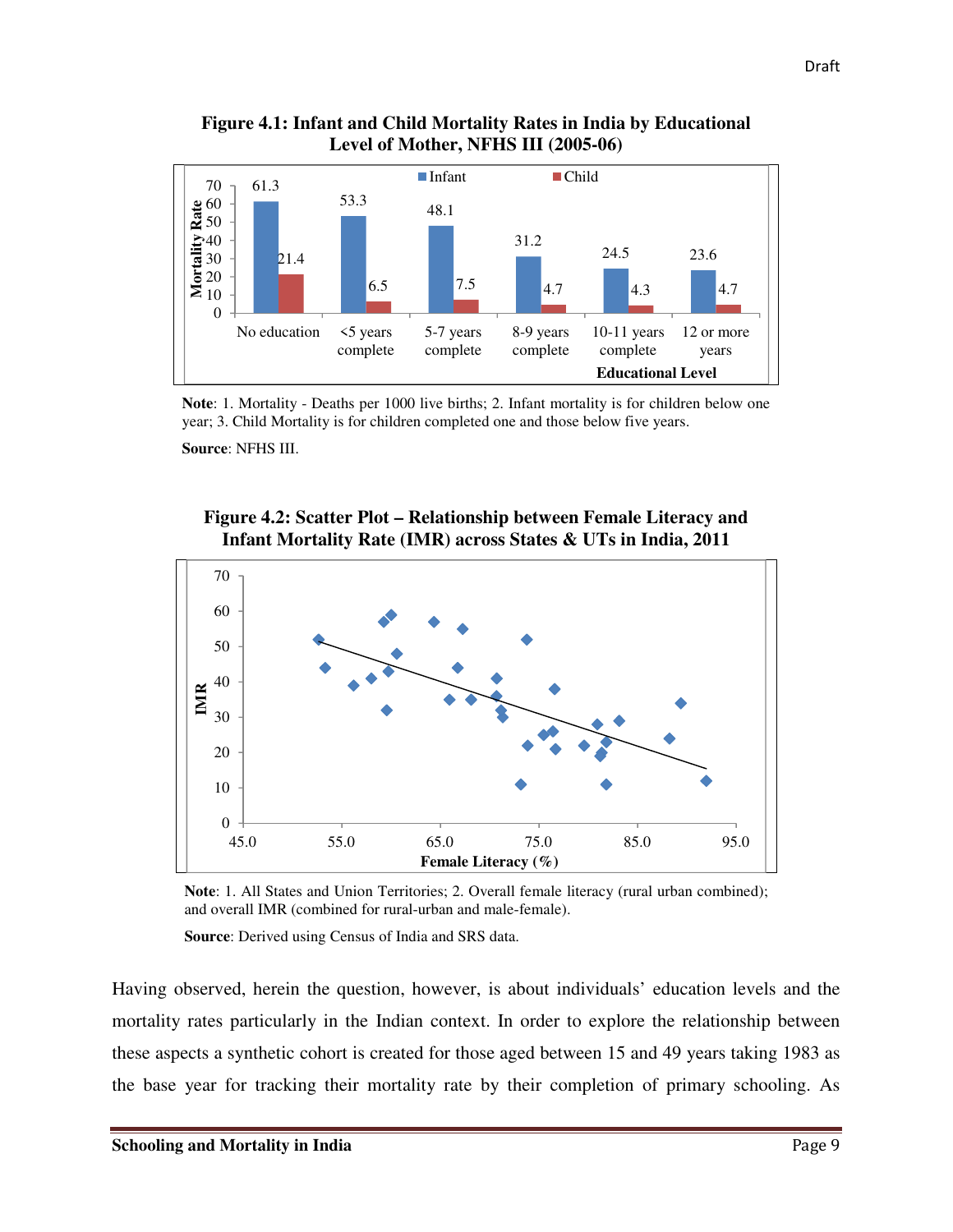mentioned above, to reiterate, we have considered here those who completed primary education. Taking the percentage of population in a particular cohort, say 15-19 age group, which completed primary education in the base year, the percentage of the cohort completed primary when that cohort was in transit to 25-29, 35-39 and 40-44 years age cohort after 10, 20, 25 years respectively in 1993-94, 2004-05 and 2009-10, is examined. Similarly it is for other age cohorts. If a particular age-cohort transits through subsequent age brackets without any death or if the death rates equal for those have not completed and those who have completed primary level of education, in that age cohort the percentage of primary completed is assumed to be not changed. Herein, again one has to note that an implicit assumption for the above reasoning is that primary completion is possible mostly through formal schooling and if it is completed it is mostly possibly by the age 15 years, after that very unlikely one would go for completing primary schooling.

The analysis indicates that the percentage of primary completed for the 15-19 and 20-24 cohort of 1983 declined during their transit to 25-29 and 30-34 age cohort after 10 years in 1993-94. It indicates that the mortality rate among primary completed in these groups might have been higher than that of among those who have not completed. For other age groups there is no change in primary completion rate between 1983 and 1993-94 indicates the same mortality rate for those who have completed and those who have not.

But since, 1990s, the mortality rate appears to be higher among those who have not completed primary schooling those who have completed. Because of this only, the percentage of primary completed has increased between 1993-94 and 2004-05, again between 2004-05 and 2009-10. It indicates an association between education and the mortality rate in India too.

However, although there exists a kind of relationship between primary completion and the crude death rates across states in India, it is not as strong as that of the relationship between female literacy/education and infant mortality rate (Figure 4.3). The correlation coefficient for the latter is – 0.73 for infant mortality and female literacy or primary completion, indicating strong relationship. Whereas, for the correlation between the crude death rate and primary completion rate among the adults (15+), the co-efficient is just about -0.42.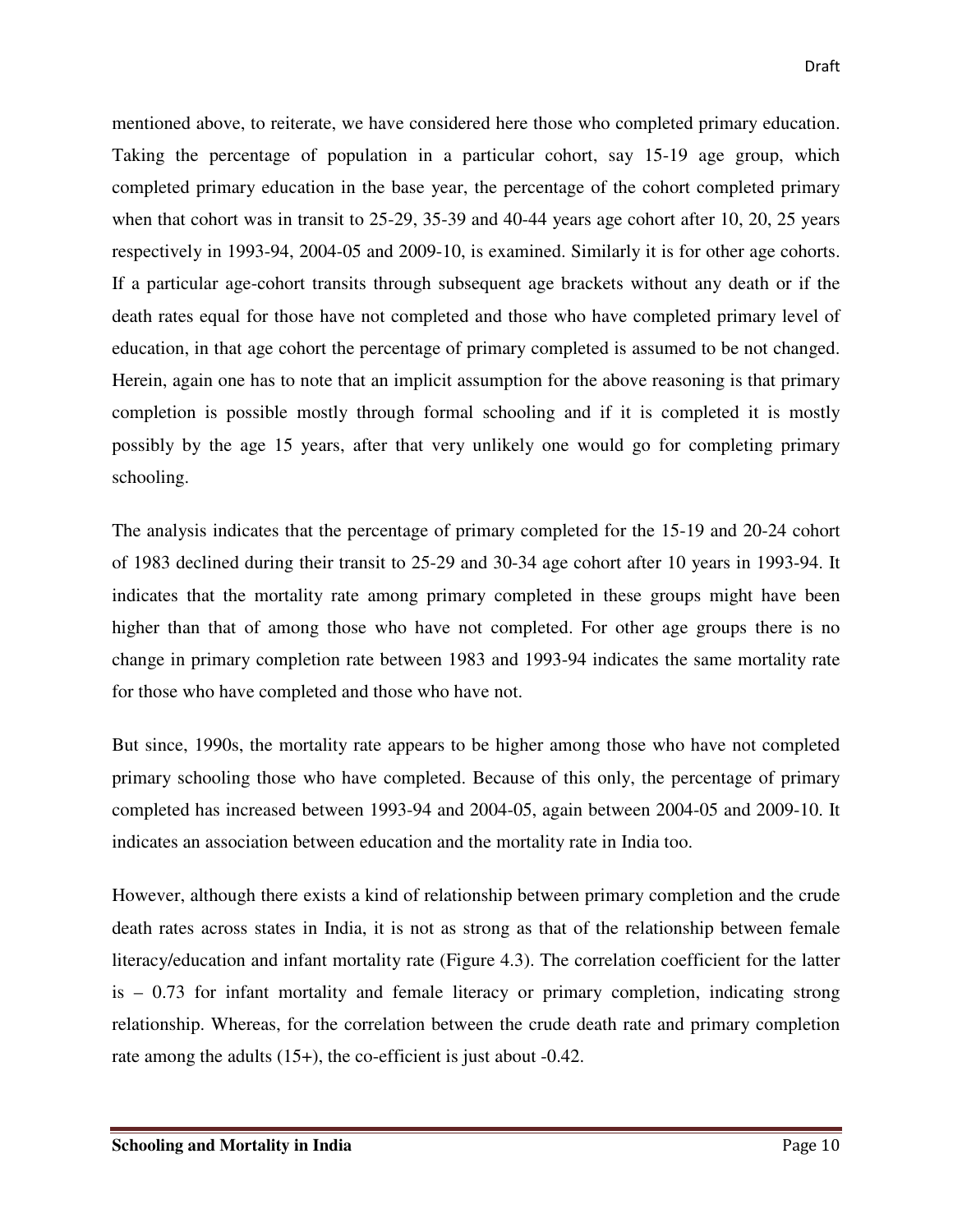

**Figure 4.2: Primary Completion Rate (PCR) by selected age-cohorts during the last 25 years of Transit** 

**Note**: male and female combined.

**Source**: Computed based on NSSO unit record data of four Quinquennial Rounds of Surveys on Employment and Unemployment





**Note**: 1. For 20 Major states only.

**Source**: NSSO (2009-10) and SRS (2010).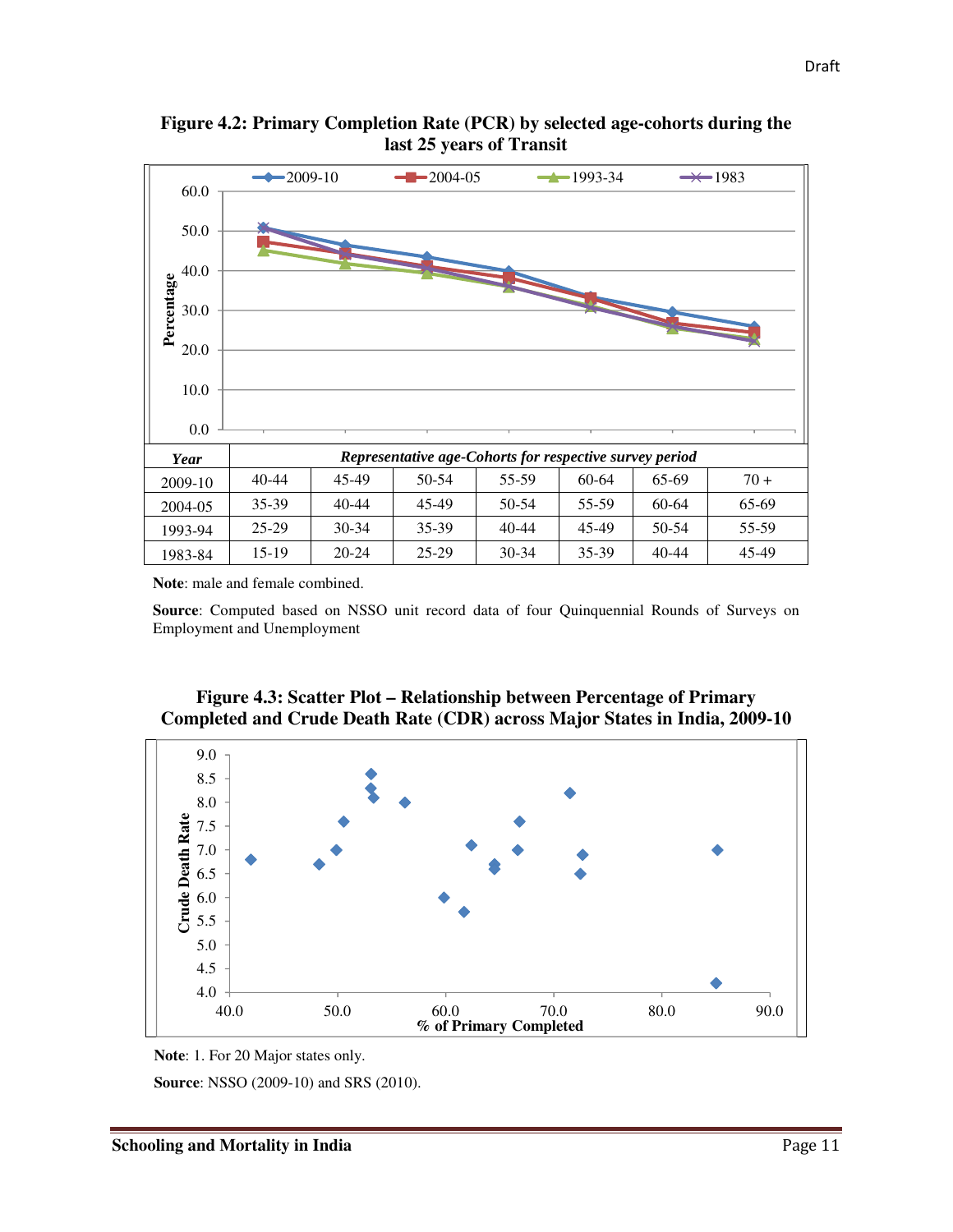More than educational impact on mortality, it is the advancement in access to health care that matters and expansion of these services that matters most particularly in case of developing countries like India.

#### **V Concluding Remarks**

There is an established relationship between education and health outcomes like infant mortality and overall mortality. The relationship between primary completion and the crude death rates across states in India is not as strong as that of the relationship between education and infant mortality rate. It could be because of the fact that more than educational impact on mortality, it is the advancement in access to health care that matters and expansion of these services that matters most particularly in case of developing countries like India.

\* \* \*

#### **Reference**

- Backlund E, Sorlie PD, Johnson NJ (1999) "A Comparison of the Relationships of Education and Income with Mortality: the National Longitudinal Mortality Study", *Social Science Medicine*, Vol.49, pp: 1373-84.
- Caldwell, J. C. (1979) "Education as a Factor in Mortality Decline: An Examination of Nigerian Data*", Population Studies*, Vol. 33, No. 3 (Nov., 1979), pp. 395-413.
- Comstock, George W; and James A. Tonascia (1977) "Education and Mortality in Washington County, Maryland", *Journal of Health and Social Behavior*, Vol. 18, (March), pp: 54-61.
- Deaton, Angus and Christina Paxson, (1999) "Mortality, Education, Income and Inequality among American Cohorts", *Working paper No. 7140*, NBER.
- Elo, Irma T; and Samuel H. Preston (1996) "Educational Differentials in Mortality: United States, 1979- 85", *Social Science and Medicine*, Vol. 42(1), pp: 47-57.
- Goesling, Brian (2007) "The Rising Significance of Education for Health?", *Social Forces*, Vol. 85, No. 4 (Jun., 2007), pp. 1621-1644.
- Gompertz, B. (1825) "On the Nature of the Function Expressive of the Law of Human Mortality, and on a New Mode of Determining the Value of Life Contingencies". *Philosophical Transactions of the Royal Society of London* **115**: 513–585.
- Kitagawa, Evelyn M. and Philip M. Hauser (1968) "Education Differentials in Mortality by Cause of Death: United States, 1960", *Demography*, Vol. 5, No. 1 (1968), pp. 318-353.
- Leonid A. Gavrilov & Natalia S. Gavrilova (1991) **The Biology of Life Span: A Quantitative Approach,** New York: Harwood Academic Publisher.